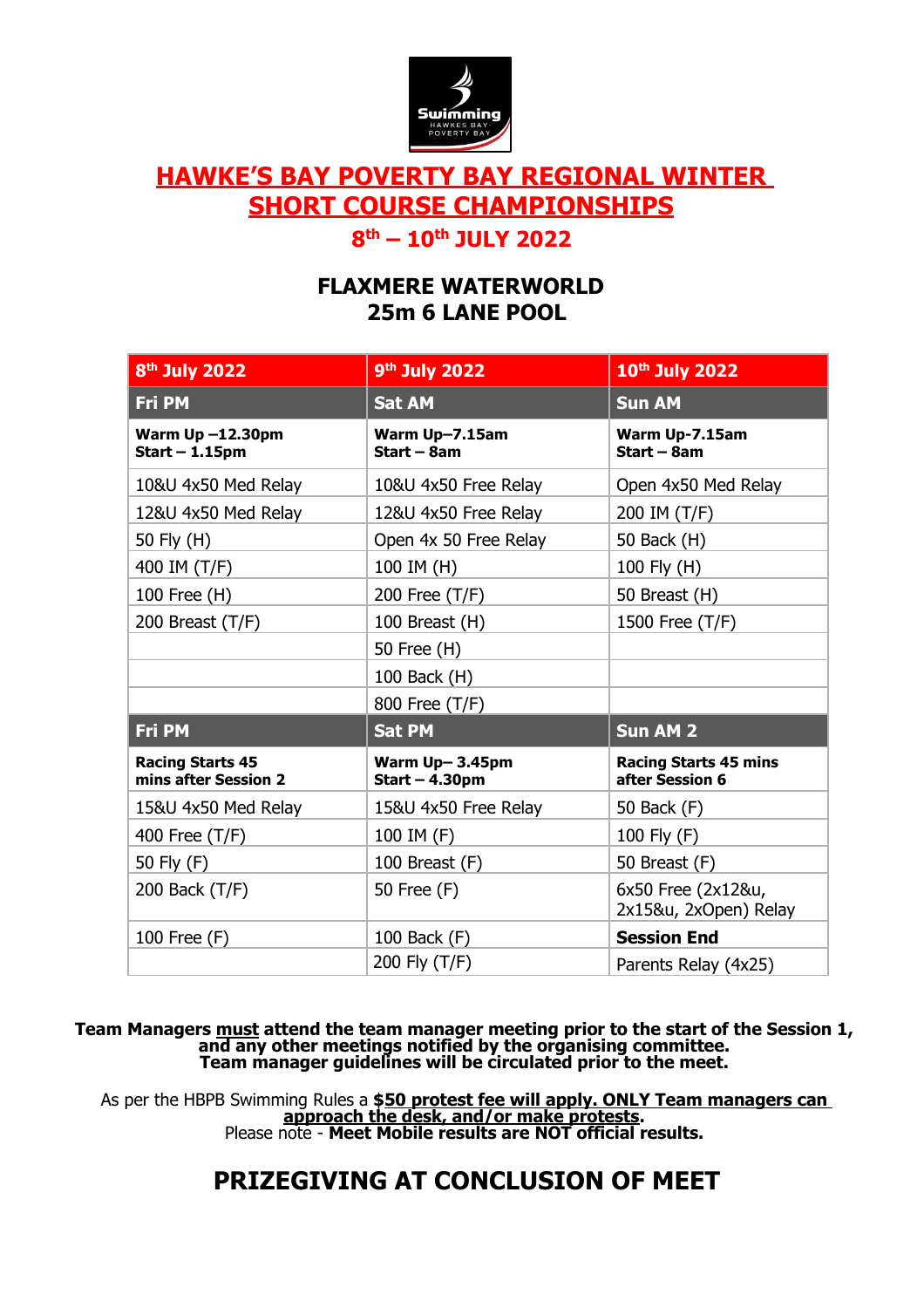**This Is A GOOD SPORTS Event**



# **MEET CONDITIONS**

- All swimmers must be **registered financial 2022-2023 SNZ competitive swimmers.**
- Meet will be conducted under the rules of FINA, SNZ and local conditions. The organising committee reserve the right to alter the programme and limit entries if required.
- All participants must agree to comply with the sports anti-doping rules.
- Para swimmers are eligible to compete under IPC Swimming rules. Para swimmers must present their classification card to the Meet Director prior to the commencement of the meet. Para swimmers will be seeded amongst able bodied athletes based on entry times.
- Meet will be swum Short Course (25m) in 6-lane pool. Starts are over the top, except for finals.
- Scratchings the HBPB Scratching Rule applies and **will be enforced. Team Managers to be aware of rule.**
- Officials/Timekeepers A roster will circulate. With club allocations based on swimmer numbers. All those attending will need to comply with any COVID regulations that may apply at the time.
- These will be communicated as they are updated, and will be a condition of entry.
- Enquiries to Sue Hewitt [swimhbpb@gmail.com](mailto:swimhbpb@gmail.com)

## **Entries (via SNZ Database):**

- Age as at  $8<sup>th</sup>$  July 2022
- **Individual Entry Fee - \$8.50 per individual event.**
- **Individual Entries Close – 23:59:59 Monday 4 th July 2022**
	- Short Course Times (converted accepted). Times since 7<sup>th</sup> July 2021. NT accepted.
	- **Example 12** Late entries (emailed to [swimhbpb@gmail.com\)](mailto:swimhbpb@gmail.com) will be accepted up until 12 noon Tuesday 5th July 2022 but will incur a late entry fee of \$20 per entry (in addition to the meet entry) - paid direct to HBPB Swimming. NO OTHER LATE ENTRIES WILL BE ACCEPTED.
- **No Entry Fee for Relays**
- **Relay Entries Close – 12:00:00 Tuesday 5th July 2022**

#### **Individual Events**:

- Heats and finals will be held for the 50 and 100 events, in the following age groups: 9 & under, 10, 11, 12, 13, 14, 15 and 16 & over
	- 200, 400, 800 and 1500 events will be swum as timed finals.
		- 200 events (except 200 Fly) will be awarded as  $10 \&$  under,  $11$ ,  $12$ ,  $13$ ,  $14$ ,  $15$ , and 16 & over.
		- 200 Fly, 400, 800 & 1500 events will be awarded as 14 & under, 15 & over.
- **800 and 1500 Freestyle limited to Top 12 Male and Top 12 Females.** Any swimmer that does not make these events will be given the opportunity to enter another event.
- No 800 times will be taken off the 1500 event.
- **2 visitors maximum in each final.**
- Swimmers must swim the heat to be eligible for finals.

#### **Relays:**

- **All relays have a male and female event** No mixed relays allowed.
- No medals/ribbons.
- Trophies for all relays except the 6 x 50 male and the 6 x 50 female relays.
- Relays open to all. Trophies awarded to HBPB Clubs only.
- Relay names to be entered by the end of the session prior (except for Session 1 where they must be in by 1.15pm).

#### **Awards:**

- HBPB Swimmers Medals for  $1<sup>st</sup>$ ,  $2<sup>nd</sup>$ , and  $3<sup>rd</sup>$ . Ribbons for  $4<sup>th</sup>$ ,  $5<sup>th</sup>$ , and  $6<sup>th</sup>$ .
- Visitors Medals for  $1^{st}$ ,  $2^{nd}$  and  $3^{rd}$
- Age groups: 9 & under, 10, 11, 12, 13, 14, 15 and 16 & over unless stated.
- **No age group or team points/awards and no Team Trophies**.

#### **Special Award:**

• Heretaunga Cup – Awarded to the HBPB swimmer with highest FINA points swim at the meet.